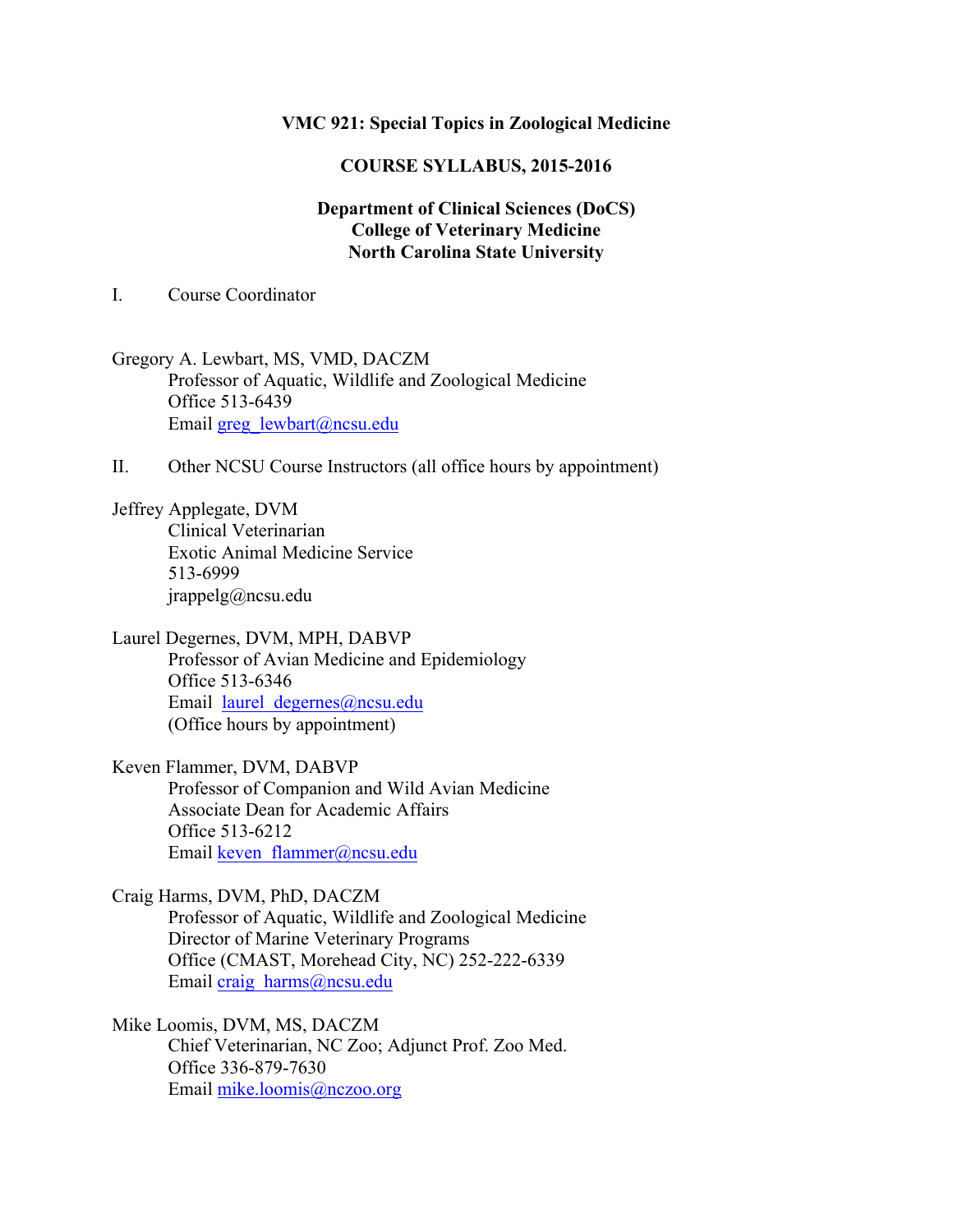Michael Stoskopf, DVM, PhD, DACZM

Director, Environmental Medicine Consortium Professor of Aquatic, Wildlife and Zoological Medicine Office 513-6279 Email michael\_stoskopf@ncsu.edu

Suzanne Kennedy Stoskopf, DVM, PhD, DACZM

Director, Environmental Immunology Research Professor of Immunology and Environmental Medicine Office 515-8111 Email suzanne stoskopf@ncsu.edu

Vanessa Grunkemeyer, DVM, DABVP

Clinical Assistant Professor Office 513-7350 Email vanessa\_grunkemeyer@ncsu.edu

- **III.** Course Description
	- Variable 1-3 credit hours
	- Course is offered across fall & spring semesters and both Summer Sessions
	- The minimum/maximum number for this course is 0/80 students
	- For  $1<sup>st</sup> 3<sup>rd</sup>$  year veterinary students
	- This elective course provides partial fulfillment of the Zoological Medicine Focus area requirement for elective course credit

This elective course allows students to participate in customized laboratory, field, and wet lab experiences in zoological medicine. Zoological medicine is a broadly comparative discipline that includes health management of captive and free ranging avian, aquatic, reptile, amphibian, invertebrate, and mammalian species. The curriculum of this course is designed to be adapted to the needs of students in the DVM program who desire practical experiences in the discipline. The details of individual projects and experiences are developed by the course coordinator and participating faculty to meet those needs and can include on campus and/or off campus experiences. Examples of past experiences that qualify for this course include: established courses such as AQUAVET, ENVIROVET, MARVET, and SEAVET, participation in dolphin or sea turtle health assessment projects, marine mammal strandings or necropsies, etc.

IV. Course Objectives

Though additional specific objectives may be developed for any particular experience, the following objectives are considered the basic foundation of the course expectations. At the conclusion of the course, the student should be able to:

• Know the anatomy and necropsy procedures for the specific species in their project.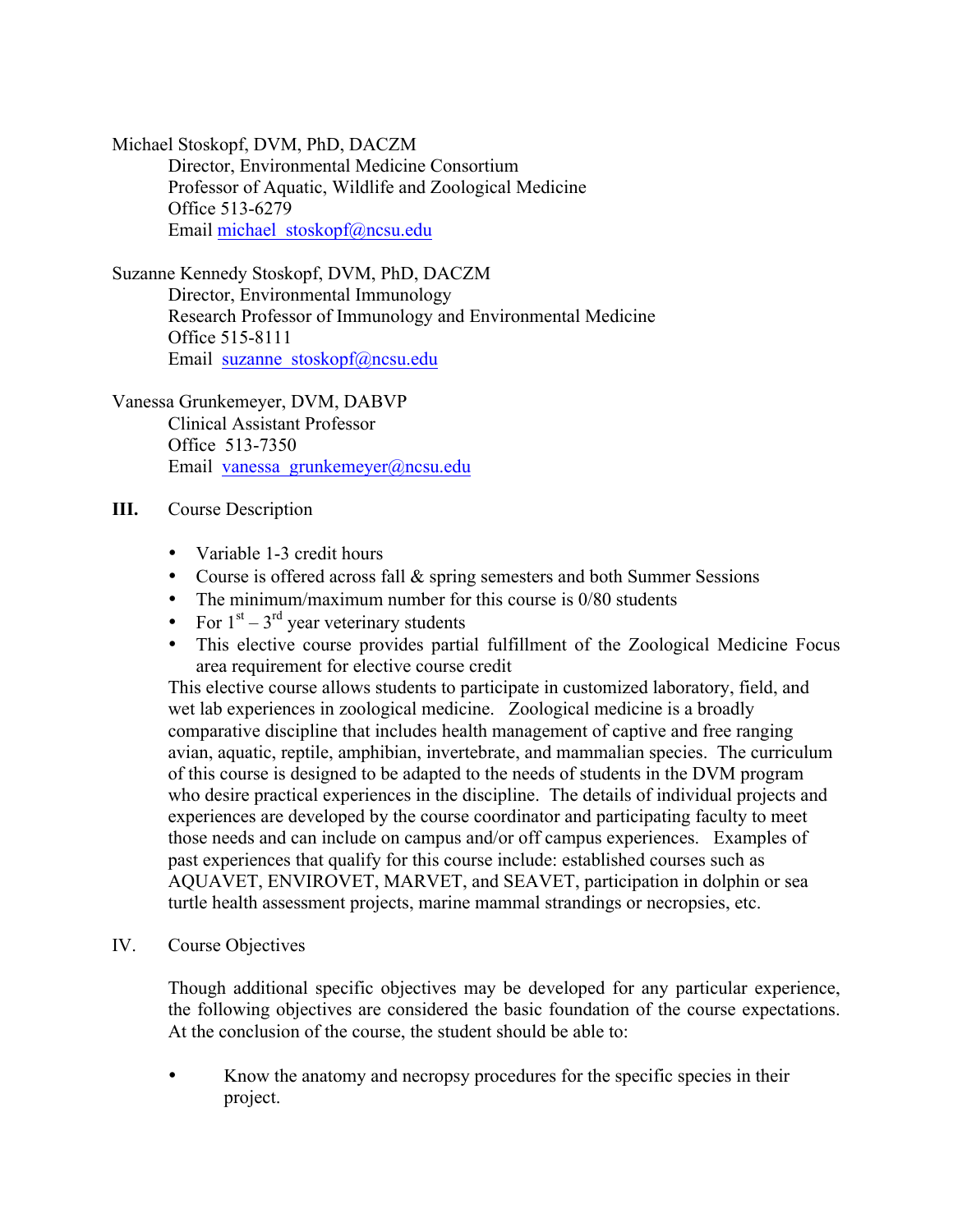- Know how to safely capture, restrain, and immobilize the specific species in their project.
- Know how and where to collect diagnostic samples for the specific species in their project
- Understand and convey the challenges of working with wildlife species.
- Understand and convey key aspects of the natural history of the species they are studying.
- Be able to function well in an interdisciplinary team environment.
- V. Class time, location, schedule The schedule for this course is determined for each student based on the schedule of the project(s) they will participate on in consultation with the faculty project leader.
- VI. Test Schedule and Final Exam not applicable
- VII. Recommended & Optional Textbooks There are no specific textbooks required or recommended for this course. However, the NCSU libraries are an excellent resource for textbooks and journals (print and electronic) for topics related to various projects. Project leaders may require outside reading assignments.
- VIII. Attendance Policy

Students are expected to follow the attendance policy that is specific to each experience (excused absences must be approved by the instructor, with provisions to make up missed activities, based upon the instructor's recommendations.

- IX. Grading and Project Documentation (course assignments)
	- This elective course will be graded on a Pass / Fail basis, as determined by group consensus among teaching personnel involved in the experience. Students will be assessed on the basis of their fulfillment of the objectives, knowledge and active participation in their projects. There are no exams as an official part of this course, but may be included in some experiences (i.e., Aquavet training program).
	- The students must document their participation in a minimum of two projects (except for established training programs, as noted earlier), for a minimum total of 5 full days of effort per credit hour. Documentation must include a one-page (minimum) description of each project that they participated in, including the date(s) of the project, the NCSU (or other) faculty project leaders, location, a summary of results and important findings ( $\&$  interesting things seen or learned), and photographs (as a supplement to the one page document), as applicable.
	- Written documentation must include the instructor/project coordinator's signature of approval, a certificate of satisfactory completion (i.e., after finishing an established training program), or a copy of an email correspondence noting the project coordinator's approval that the student performed satisfactorily.
	- All requested documentation must be submitted to the course coordinator by noon on the last day of classes, of the semester of registration. Students are expected to contact the course coordinator with any questions about any projects and to get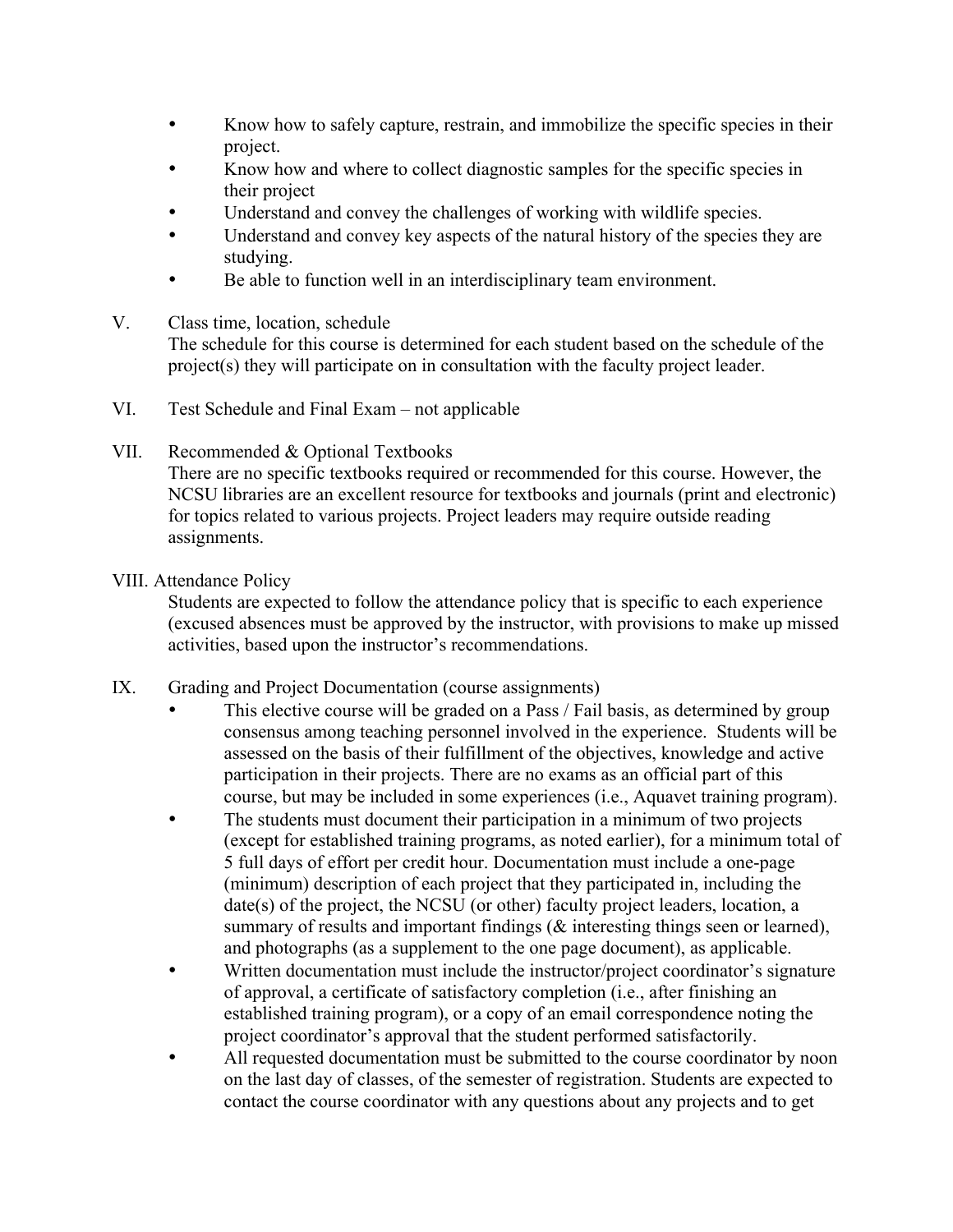prior approval for all projects. Students are also encouraged to contact different teaching faculty for information about project ideas and logistics.

- Students are encouraged but not required to write up their projects as a case report or research paper for submission to student manuscript competitions, conferences, and/or publication when applicable.
- X. Incomplete Policy

If students are unable to meet all of the attendance requirements of the course, they should request a withdrawal from the course before the published university deadline for dropping a course. Failure to meet course requirements can result in an incomplete grade. University policies state that an incomplete grade must be completed within one semester. A failing grade will be given at the end of the following fall semester if the student fails to complete the course satisfactorily. Students should not sign up for this course if they are not certain that they can meet the course requirements.

XI. Code of Conduct

Students should observe the policies stated in the CVM Student Handbook. Students are expected to observe all components of the CVM "Code of Conduct" as detailed in the CVM Student Handbook and conduct themselves as professionals in all matters, including honesty and ethics.

XII. Accommodations for Students with Disabilities

Reasonable accommodations will be made for students with verifiable disabilities. In order to take advantage of available accommodations, students must register with Disability Services for Students at 1900 Student Health Center, Campus Box 7509, 515- 7653.

- XIII. Other Important Policy Information
	- 1. Projects in this course may extend across the boundaries of semesters. Registration is with permission of the course coordinator in the semester most appropriate for the project as a whole.
	- 2. **Very Important - To receive elective credit for this course, all projects must be approved by the course coordinator in advance.**
	- 3. Projects can include regular annual events such as bear necropsies, sea turtle health assessments, and dolphin health assessments, as well as summer internships at a wildlife rehabilitation program, stranded marine mammal necropsies, seabird necropsy labs, etc. Information about these and other events is often available through WAAZM announcements or postings on the WAAZM bulletin board.
	- 4. Other established training options can also be considered, such as AquaVet, MarVet, AquaMed, and Envirovet training programs (these training programs are applicable for one credit hour per week).
	- 5. For 1 credit hour each student is expected to participate in at least two different projects that encompass at least 5 full (minimum 8 hour) days of experiences (except as noted under 4. above for established training programs). For example, two half-day experiences can count toward one fifth of the course requirements, but only one day can be recorded